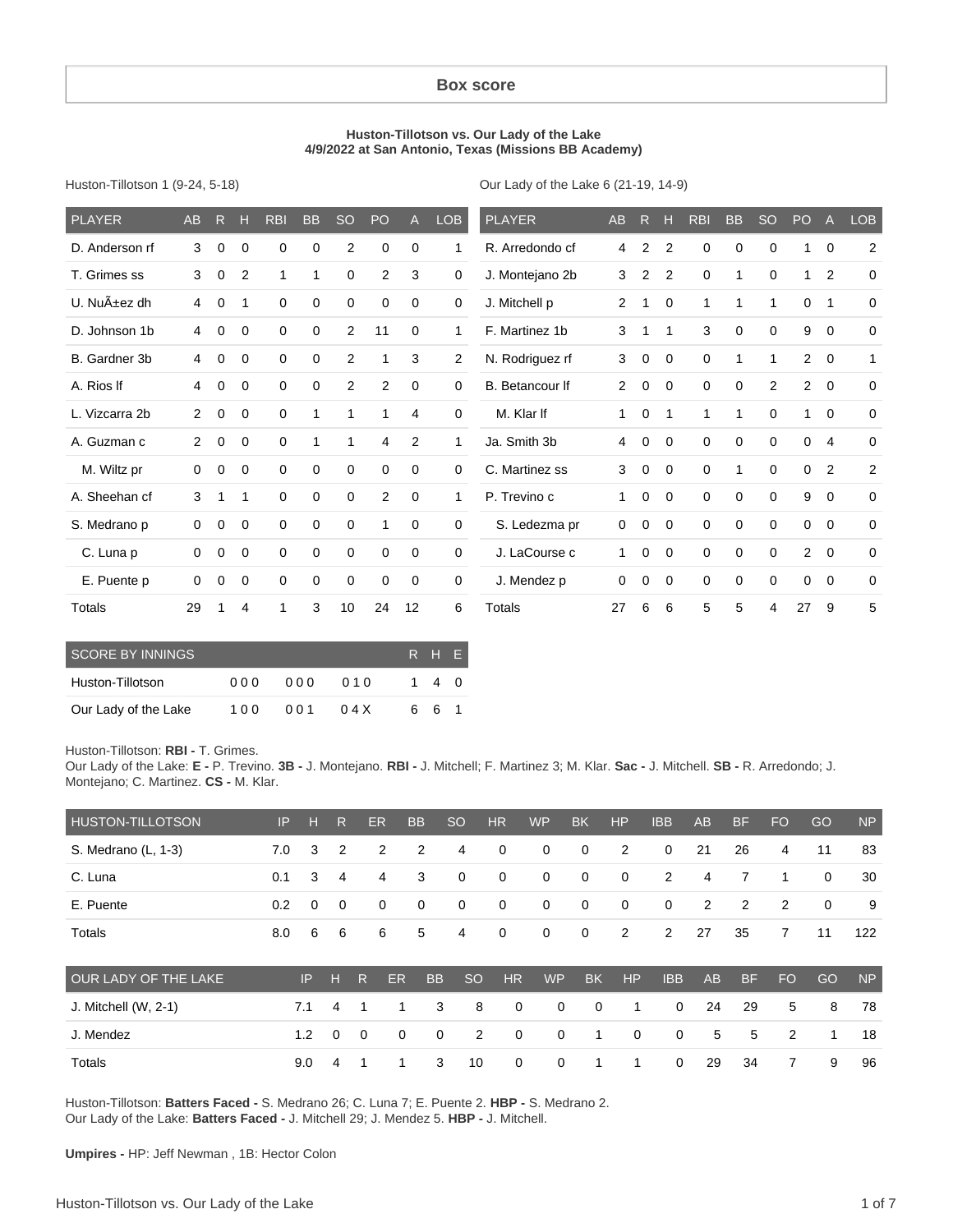#### **Start:** 3:20 PM **Duration:** 2:30 **Attendance:** 300

Weather: 88 and sunny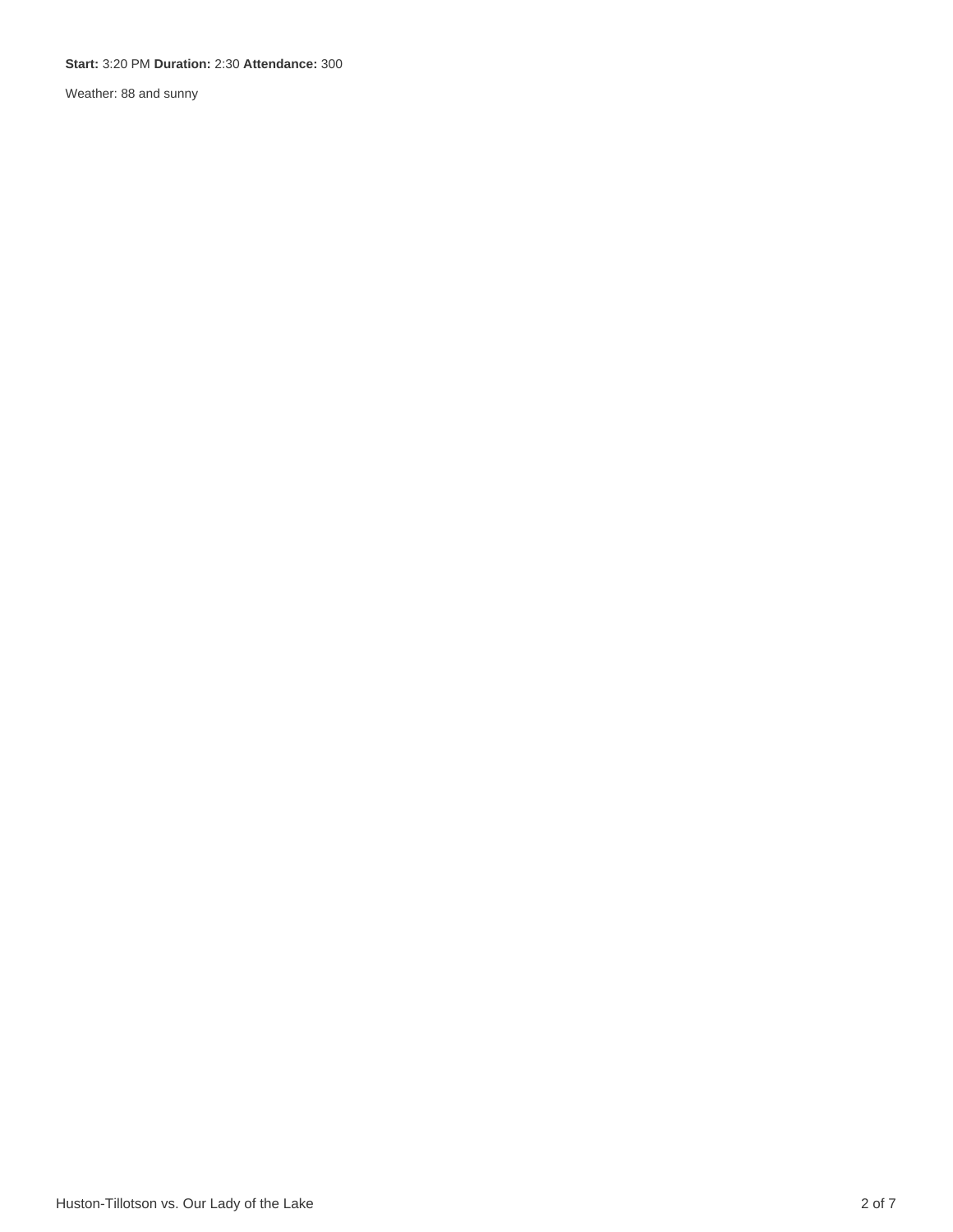# **Scoring Summary**

| <b>INNINGS</b>              | <b>PLAY</b>                                                                                                         | $V - H$ |
|-----------------------------|---------------------------------------------------------------------------------------------------------------------|---------|
| Our Lady Of The Lake<br>1st | F. Martinez grounded out to 3b, RBI; J. Montejano advanced to third; R. Arredondo scored.                           | $0 - 1$ |
| Our Lady Of The Lake<br>6th | J. Mitchell flied out to cf, sacrifice fly, RBI; J. Montejano scored.                                               | $0 - 2$ |
| Huston-Tillotson<br>8th     | T. Grimes singled through the left side, RBI; A. Sheehan scored.                                                    | $1 - 2$ |
| Our Lady Of The Lake<br>8th | F. Martinez singled to left field, 2 RBI; J. Mitchell advanced to second; J. Montejano scored; R. Arredondo scored. | $1 - 4$ |
| Our Lady Of The Lake<br>8th | M. Klar walked, RBI; N. Rodriguez advanced to second; F. Martinez advanced to third; J. Mitchell scored.            | $1 - 5$ |
| Our Lady Of The Lake<br>8th | Ja. Smith infield fly to 1b; M. Klar advanced to second; N. Rodriguez advanced to third; F. Martinez scored.        | 1 - 6   |

# **All Plays**

### **Huston-Tillotson Top of 1st Inning**

D. Anderson struck out swinging. (1 out)

T. Grimes walked.

U. Nuñez singled to second base; T. Grimes advanced to second.

D. Johnson struck out looking. (2 out)

B. Gardner struck out swinging. (3 out)

**Inning Summary: 0 Runs , 1 Hits , 0 Errors , 2 LOB**

### **Our Lady of the Lake Bottom of 1st Inning**

R. Arredondo singled to shortstop.

J. Montejano walked; R. Arredondo advanced to second.

J. Mitchell struck out looking. (1 out)

J. Montejano stole second; R. Arredondo stole third.

**F. Martinez grounded out to 3b, RBI; J. Montejano advanced to third; R. Arredondo scored.**

N. Rodriguez grounded out to ss. (3 out)

**Inning Summary: 1 Runs , 1 Hits , 0 Errors , 1 LOB**

#### **Huston-Tillotson Top of 2nd Inning**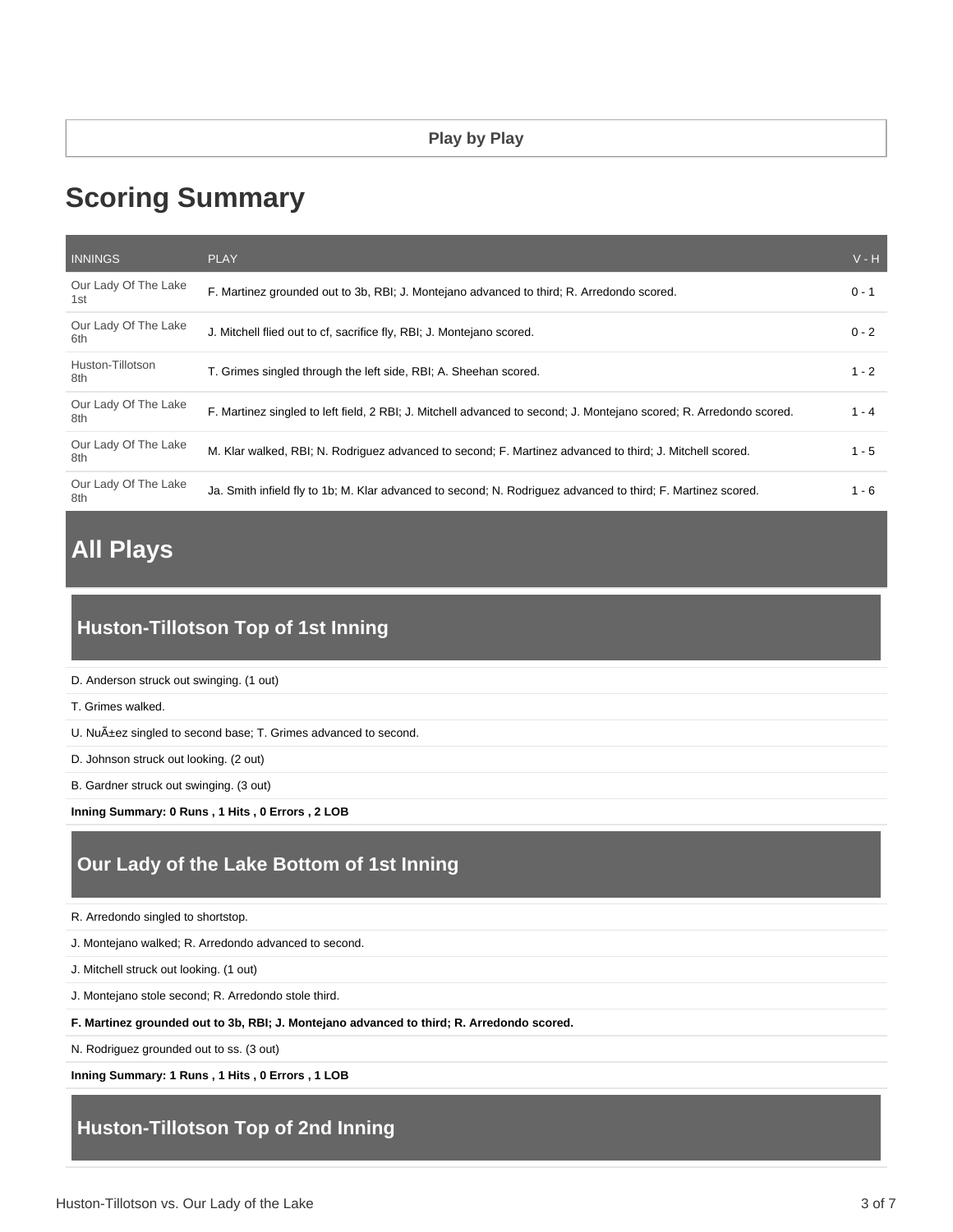- A. Rios flied out to rf. (1 out)
- L. Vizcarra struck out swinging. (2 out)
- A. Guzman walked.
- M. Wiltz pinch ran for A. Guzman.
- A. Sheehan flied out to cf. (3 out)
- **Inning Summary: 0 Runs , 0 Hits , 0 Errors , 1 LOB**

#### **Our Lady of the Lake Bottom of 2nd Inning**

- A. Guzman to c for M. Wiltz.
- B. Betancour struck out looking. (1 out)
- Ja. Smith flied out to cf. (2 out)
- C. Martinez walked.
- C. Martinez stole second.
- P. Trevino hit by pitch.
- S. Ledezma pinch ran for P. Trevino.
- R. Arredondo grounded out to 2b. (3 out)

**Inning Summary: 0 Runs , 0 Hits , 0 Errors , 2 LOB**

#### **Huston-Tillotson Top of 3rd Inning**

- P. Trevino to c for S. Ledezma.
- D. Anderson grounded out to 3b. (1 out)
- T. Grimes singled up the middle.

U. Nuñez grounded into double play ss to 2b to 1b; T. Grimes out on the play. (3 out)

**Inning Summary: 0 Runs , 1 Hits , 0 Errors , 0 LOB**

#### **Our Lady of the Lake Bottom of 3rd Inning**

J. Montejano popped up to ss. (1 out)

J. Mitchell grounded out to 2b. (2 out)

F. Martinez grounded out to 3b. (3 out)

**Inning Summary: 0 Runs , 0 Hits , 0 Errors , 0 LOB**

### **Huston-Tillotson Top of 4th Inning**

D. Johnson flied out to rf. (1 out)

B. Gardner struck out swinging. (2 out)

A. Rios grounded out to ss. (3 out)

**Inning Summary: 0 Runs , 0 Hits , 0 Errors , 0 LOB**

#### **Our Lady of the Lake Bottom of 4th Inning**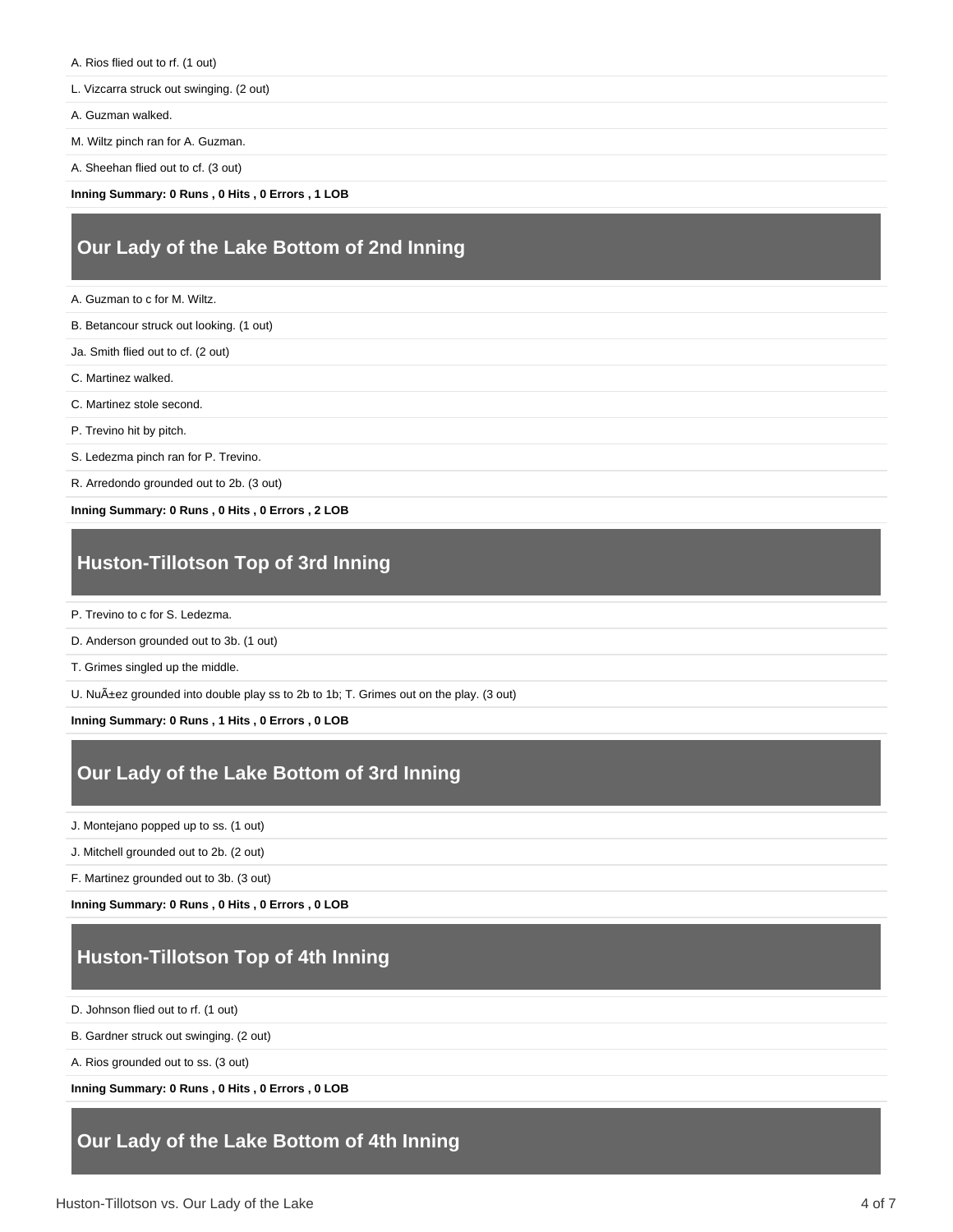N. Rodriguez struck out swinging. (1 out)

B. Betancour struck out looking. (2 out)

Ja. Smith grounded out to ss. (3 out)

**Inning Summary: 0 Runs , 0 Hits , 0 Errors , 0 LOB**

#### **Huston-Tillotson Top of 5th Inning**

L. Vizcarra walked.

L. Vizcarra advanced to second on an error by c.

A. Guzman struck out swinging. (1 out)

A. Sheehan flied out to lf. (2 out)

D. Anderson struck out swinging. (3 out)

**Inning Summary: 0 Runs , 0 Hits , 0 Errors , 1 LOB**

#### **Our Lady of the Lake Bottom of 5th Inning**

C. Martinez grounded out to c. (1 out)

P. Trevino popped up to 3b. (2 out)

R. Arredondo grounded out to 2b. (3 out)

**Inning Summary: 0 Runs , 0 Hits , 0 Errors , 0 LOB**

### **Huston-Tillotson Top of 6th Inning**

T. Grimes grounded out to 3b. (1 out)

U. Nuñez flied out to lf. (2 out)

D. Johnson grounded out to 3b. (3 out)

**Inning Summary: 0 Runs , 0 Hits , 0 Errors , 0 LOB**

#### **Our Lady of the Lake Bottom of 6th Inning**

J. Montejano tripled to right center.

**J. Mitchell flied out to cf, sacrifice fly, RBI; J. Montejano scored.**

F. Martinez hit by pitch.

N. Rodriguez grounded into double play 3b to 2b to 1b; F. Martinez out on the play. (3 out)

**Inning Summary: 1 Runs , 1 Hits , 0 Errors , 0 LOB**

#### **Huston-Tillotson Top of 7th Inning**

B. Gardner grounded out to 3b. (1 out)

A. Rios struck out swinging. (2 out)

L. Vizcarra hit by pitch.

A. Guzman grounded out to 2b. (3 out)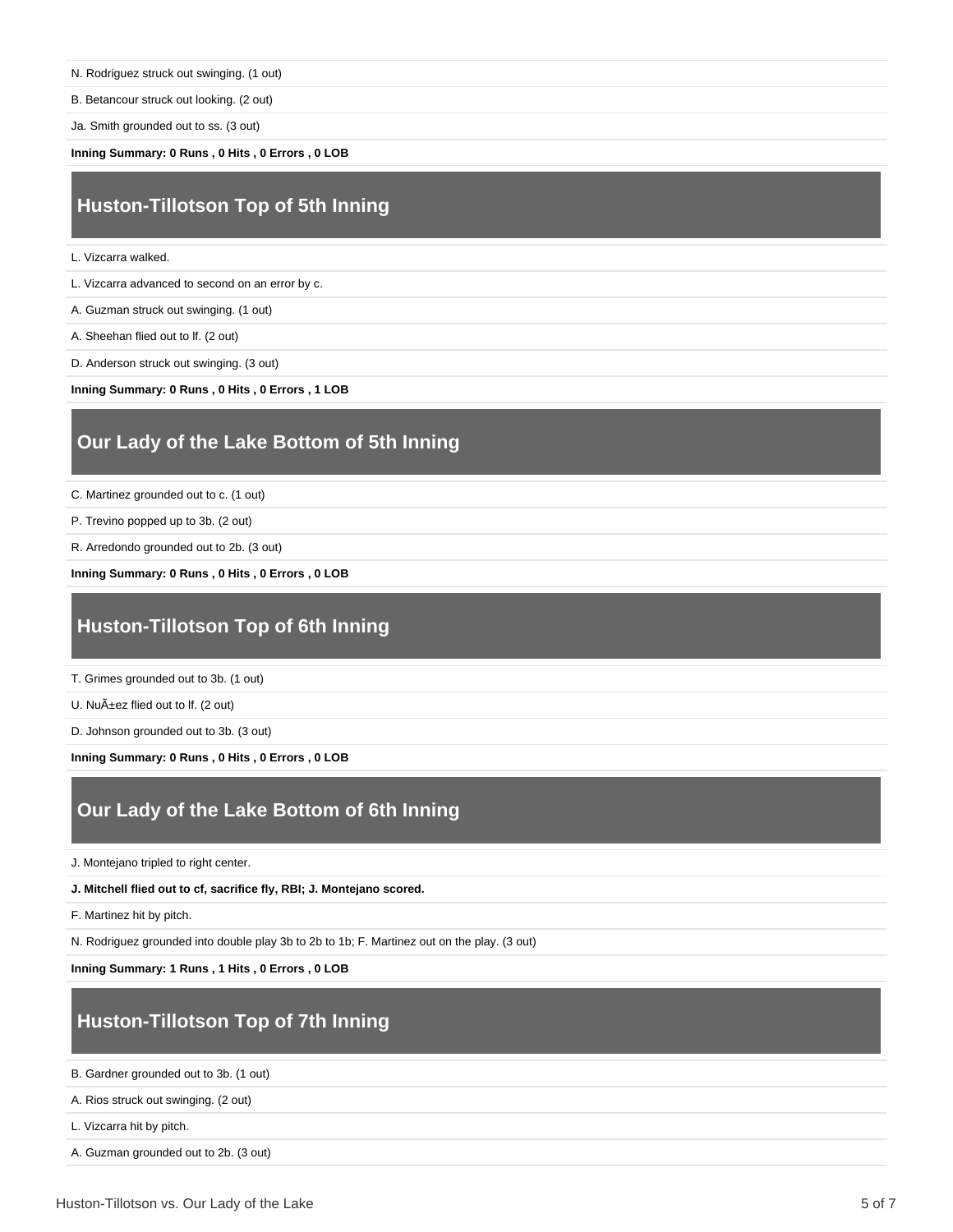#### **Our Lady of the Lake Bottom of 7th Inning**

#### M. Klar pinch hit for B. Betancour.

- M. Klar singled to third base.
- M. Klar out at second c to ss, caught stealing. (1 out)
- Ja. Smith grounded out to ss. (2 out)
- C. Martinez grounded out to p unassisted. (3 out)

**Inning Summary: 0 Runs , 1 Hits , 0 Errors , 0 LOB**

### **Huston-Tillotson Top of 8th Inning**

M. Klar to lf.

A. Sheehan singled to left field.

D. Anderson grounded out to p, SAC; A. Sheehan advanced to second. (1 out)

**T. Grimes singled through the left side, RBI; A. Sheehan scored.**

J. Mendez to p for J. Mitchell.

- T. Grimes advanced to second on a balk.
- U. Nuñez grounded out to 1b unassisted; T. Grimes advanced to third. (2 out)
- D. Johnson struck out swinging. (3 out)

#### **Inning Summary: 1 Runs , 2 Hits , 0 Errors , 1 LOB**

#### **Our Lady of the Lake Bottom of 8th Inning**

| C. Luna to p for S. Medrano.                                                                                        |
|---------------------------------------------------------------------------------------------------------------------|
| J. LaCourse pinch hit for P. Trevino.                                                                               |
| J. LaCourse flied out to If. (1 out)                                                                                |
| R. Arredondo singled to right field.                                                                                |
| J. Montejano singled to left field; R. Arredondo advanced to second.                                                |
| J. Montejano advanced to second; R. Arredondo advanced to third.                                                    |
| J. Mitchell to dh for J. Mendez.                                                                                    |
| J. Mendez to p.                                                                                                     |
| J. Mitchell was intentionally walked.                                                                               |
| F. Martinez singled to left field, 2 RBI; J. Mitchell advanced to second; J. Montejano scored; R. Arredondo scored. |
| F. Martinez advanced to second; J. Mitchell advanced to third.                                                      |
| N. Rodriguez was intentionally walked.                                                                              |
| M. Klar walked, RBI; N. Rodriguez advanced to second; F. Martinez advanced to third; J. Mitchell scored.            |
| E. Puente to p for C. Luna.                                                                                         |
| Ja. Smith infield fly to 1b; M. Klar advanced to second; N. Rodriguez advanced to third; F. Martinez scored.        |

C. Martinez flied out to lf. (3 out)

**Inning Summary: 4 Runs , 3 Hits , 0 Errors , 2 LOB**